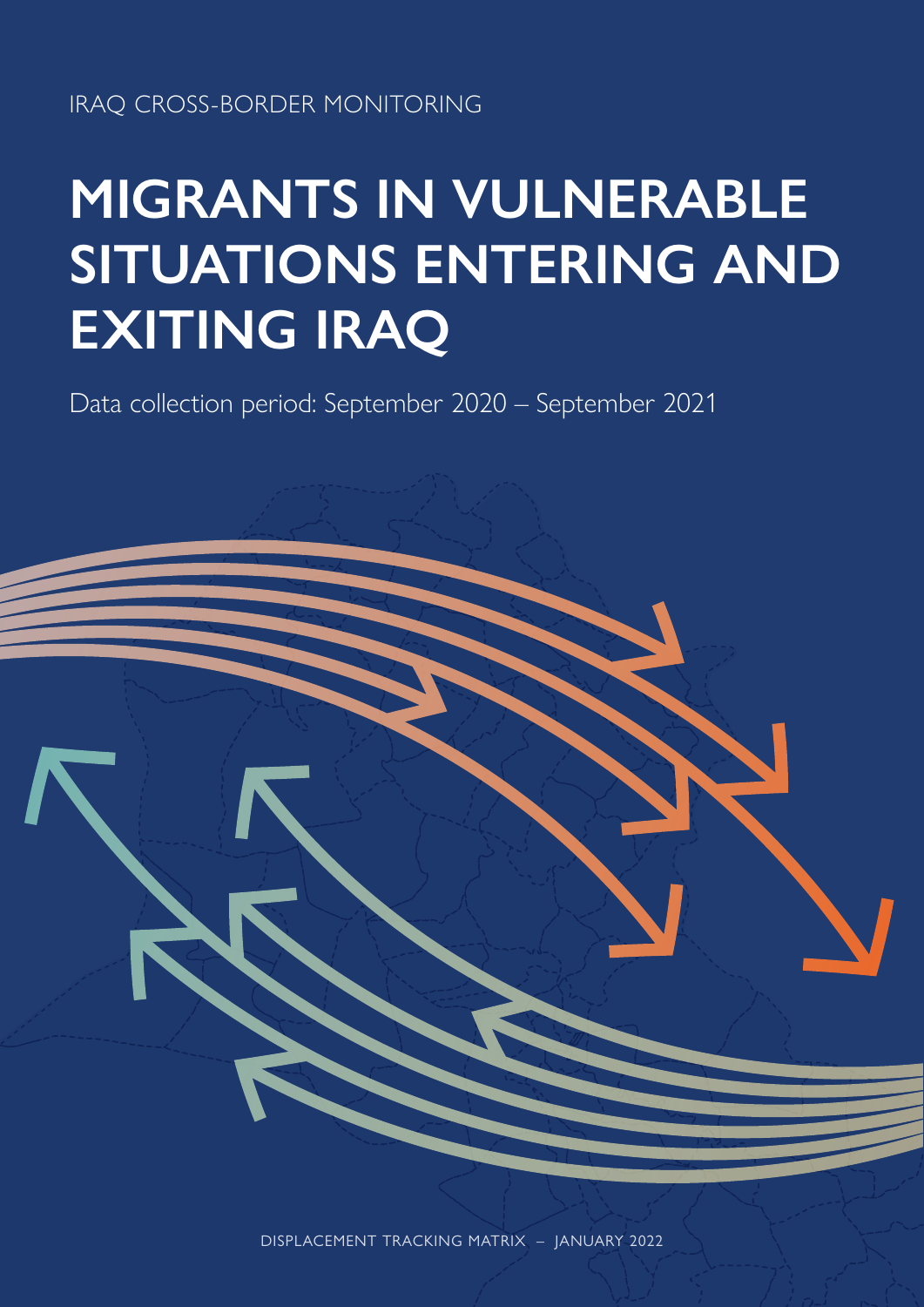### **CONTENTS**

| Executive summary                | 3  |
|----------------------------------|----|
|                                  |    |
| Introduction                     | 4  |
|                                  |    |
| Methodology                      | 5  |
|                                  |    |
| 1. Labour migration              | 6  |
|                                  |    |
| 2. Seeking safety and protection | 9  |
|                                  |    |
| 3. Deportations                  |    |
|                                  |    |
| Conclusion                       | 13 |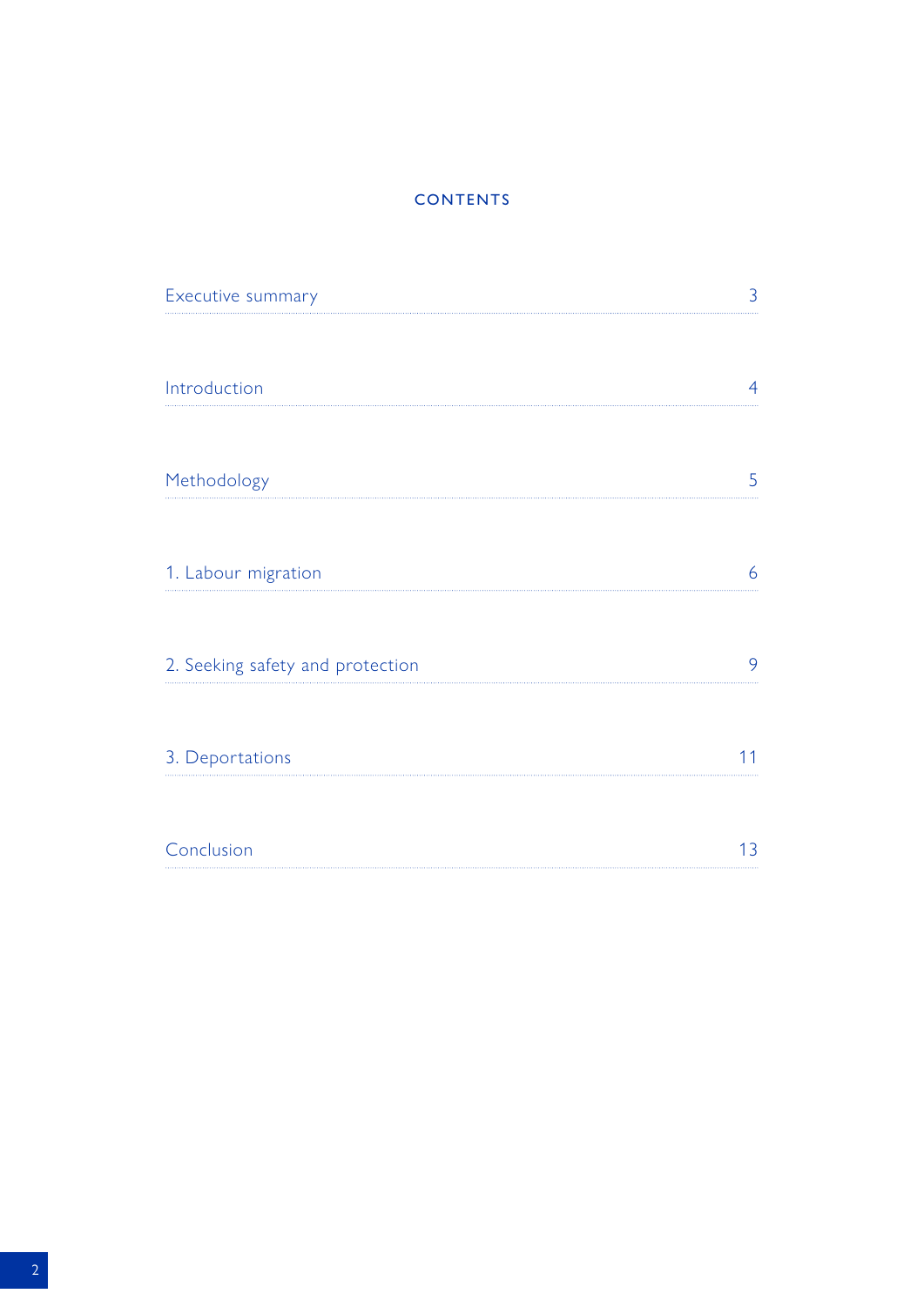# <span id="page-2-0"></span>EXECUTIVE SUMMARY

DTM Iraq collects data at five border crossing points with neighbouring countries – Ibrahim Al-Khalil, bordering Turkey, Fishkhabour, bordering Syria, and Bashmagh, Zurbatiyah (Wassit Terminal) and Al-Shalamcha, bordering Iran – to better understand migration movements in the Middle East. This report, funded by UNDAF, examines this data collected between 1 September 2020 and 30 September 2021 to identify migrants in vulnerable situations entering and departing Iraq who may be susceptible to trafficking in persons and/ or other forms of abuse, violence and exploitation along their migratory journey. Three key groups of migrants were identified as the most susceptible to these kinds of exploitation:

#### 1. Labour Migration

This group included incoming travellers seeking employment or following the receipt of a job offer in Iraq and willing to stay longer than three months in the country of destination. This constitutes the largest share of travellers who may be susceptible to trafficking in persons and/or other forms of abuse, violence and exploitation along their migratory journey. The majority were adult males entering from Iran via the Bashmagh border crossing point. Whilst education levels among this group were similar to the other groups examined, there was a significant proportion (21%) who had completed only primary education or below. Further, 17 per cent reported engaging in daily wage labour or were looking for a job when in Iraq, indicating that they do not have secure employment. A small proportion (2%) reported travelling with a group of unknown people which could be a proxy indicator for travelling with other trafficked individuals, and a very large proportion reported paying for the travel with their own savings (95%), or through negative coping strategies such as making money during the travel (3%) and borrowing (2%). These groups should be considered particularly vulnerable when it comes to navigating labour markets and possible labour-based exploitation due to a lack of awareness or access to information on legal channels of migration as well as rights and available services in the country of destination.

#### 2. Seeking Safety and Protection

This group included outgoing travellers departing Iraq for humanitarian reasons including refugees, asylum-seekers, and stateless persons. All travellers in this group were leaving Iraq through the

Ibrahim al-Khalil border crossing point with Turkey, and again the majority were young adult males. Education levels were similar to the first group, though a slightly higher proportion had completed secondary education (60% versus 50% in the first group). A much higher proportion were not working and seeking employment (42% versus 4% in the first group) highlighting that a lack of opportunities inside Iraq was a significant push factor for migration. The majority (70%) used savings to pay for their migration, but the use of other negative coping strategies was more prominent than in the first group as 31 per cent reported they sold assets and 20 per cent borrowed money. A significant proportion reported an intention to reach countries in Europe (30%) whilst 2 per cent reported an intention to reach Belarus which has become a common migration route for people from the Middle East region seeking to reach Europe. Additionally, 63 per cent reported Turkey as their intended destination, and it is likely that some among this group will travel onwards from Turkey towards Europe. This group are particularly susceptible to trafficking in persons and/or other forms of abuse, violence and exploitation along their migratory journey, particularly once outside of Iraq, as evidenced by the finding that among those that had help arranging for migration 41 per cent had used a smuggler or broker. Additionally, it is likely that they may seek international protection upon arrival to their intended destination.

#### 3. Deportations

This group included individuals deported from Turkey and Iran to Iraq by authorities, because of their lack of legal status to remain in the country from which they were deported. Individuals deported from Iran and Turkey were also primarily young men with a lower education level than the previous two groups. This may be negatively impacting their ability to navigate the legal frameworks around formal migration channels. Most were deported from Turkey where many reportedly intended to migrate onwards towards Europe, and despite being banned from re-entering the country it can be anticipated that many among this group will reattempt migration when their financial circumstances allow. Upon their return to Iraq, this group may be more vulnerable to exploitation as a result of having sold their assets to finance the initial journey, as well as willing to take risks in order to gather the resources needed to reattempt migration.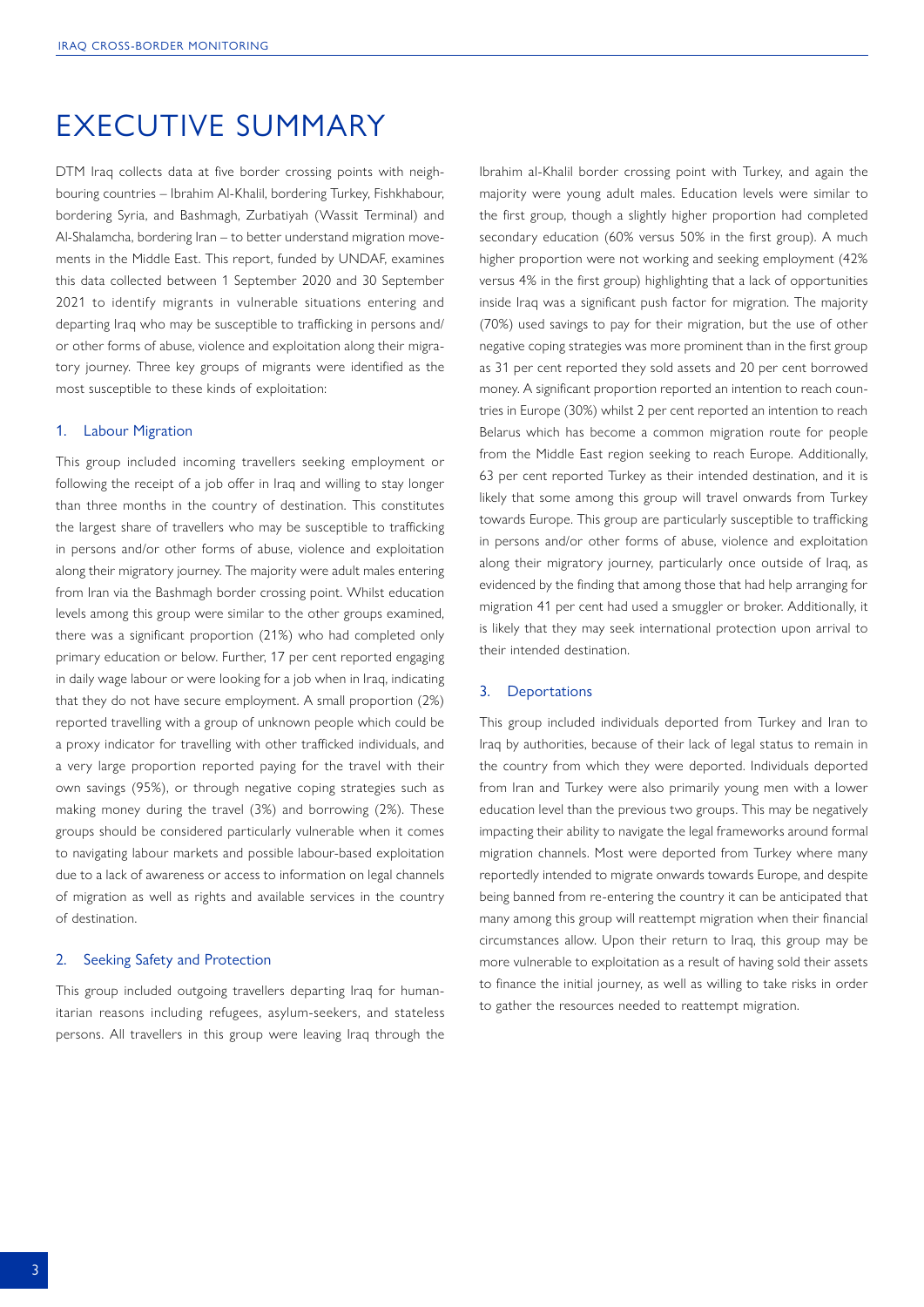# <span id="page-3-0"></span>INTRODUCTION

DTM Iraq collects data at border crossing points with neighbouring countries – the Islamic Republic of Iran (Iran), the Syrian Arab Republic (Syria) and Turkey – to better understand migration movements in the Middle East. Cross-border monitoring is designed to capture and describe migration flows, and is part of IOM DTM's Regional Evidence for Migration Analysis and Policy (REMAP) project, funded by the European Union. The project aims to capture and describe migration flows in Afghanistan, Bangladesh, Iran, Iraq and Pakistan.1 The United Nations Development Assistance Framework (UNDAF) funded this piece of research.

This report seeks to identify migrants in vulnerable situations entering and departing Iraq who may be susceptible to trafficking in persons and/or other forms of abuse, violence and exploitation along their migratory journey. The aim is to gain a better understanding of the profile of the vulnerable groups, the means of organizing travel, push-factors in the decision-making process, level of risk-awareness and problems encountered during the journey.

Data displayed in this report were collected using two approaches: a headcount of all travellers entering or departing Iraq though the specified border points where DTM have data collection teams stationed and a survey of randomly selected travellers. Data collection took place between 1 September 2020 and 30 September 2021 at five border crossing points: Ibrahim Al-Khalil, bordering Turkey, Fishkhabour, bordering Syria, and Bashmagh, Zurbatiyah (Wassit Terminal) and Al-Shalamcha, bordering Iran.2 During this period, a total of 14,598 interviews were conducted with randomly selected travellers entering and departing Iraq.





- 1 An interactive dashboard presenting data on the volume of travellers, border crossing point used, socio-demographic characteristics, reasons for travel, and awareness of coronavirus disease 2019 (COVID-19) symptoms, prevention measures and vulnerable populations can be found on the Iraq DTM portal, available at http://iraqdtm.iom.int/ Remap#Dashboard
- 2 Due to mobility restrictions imposed by Iraqi authorities since March 2020 aimed at curbing the spread of COVID-19, data collection did not take place at Al-Shalamcha and Zurbatiyah points between 1 September 2020 and 11 October 2020. After resuming data collection starting from 12 October 2020, these points witnessed a low flow of travellers. Please refer to the report 'Iraq Mobility Restrictions due to COVID-19' for more details on the mobility restrictions. Available at: [http://iraqdtm.iom.int/](http://iraqdtm.iom.int/COVID19/MovementRestrictions ) [COVID19/MovementRestrictions](http://iraqdtm.iom.int/COVID19/MovementRestrictions )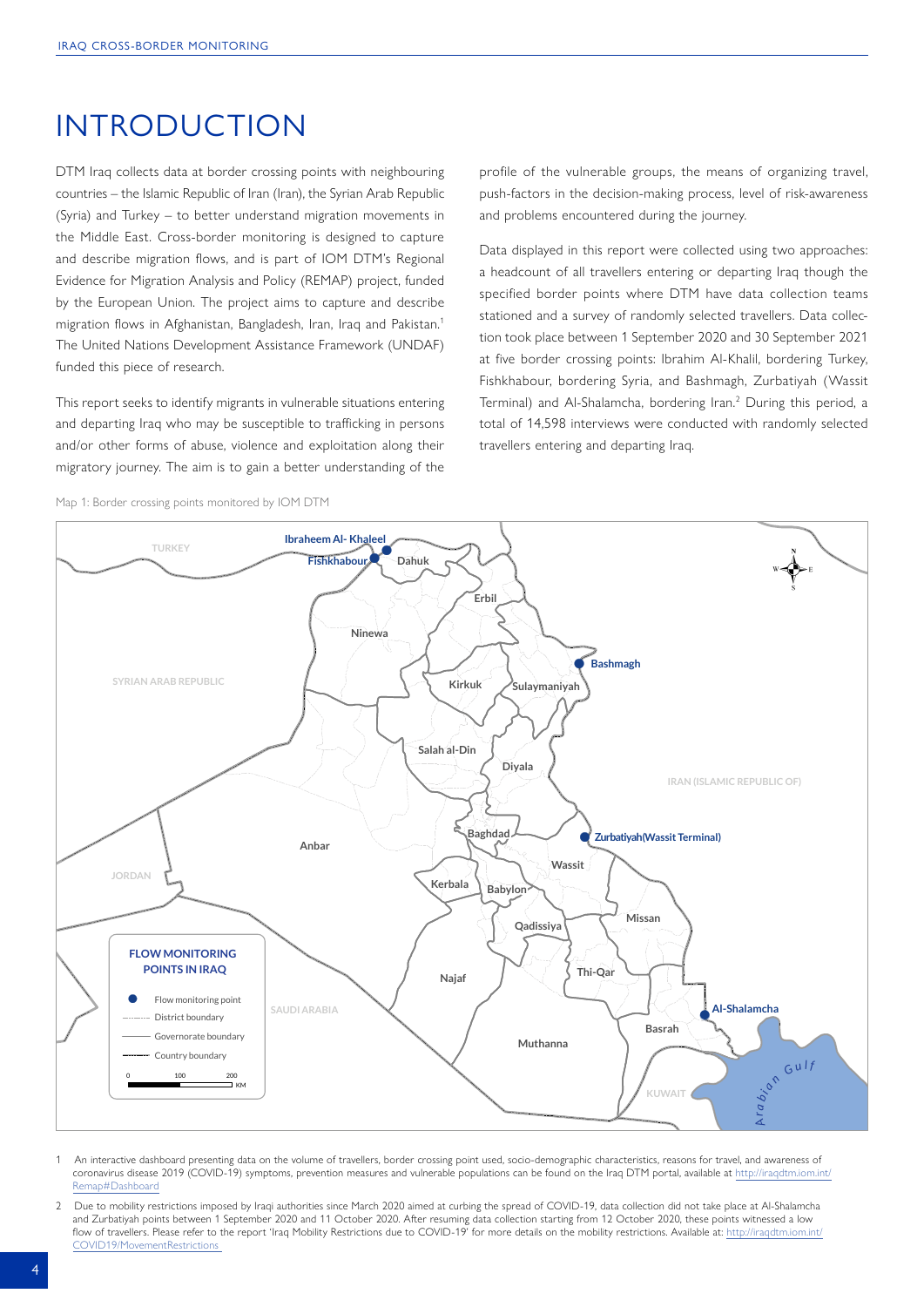<span id="page-4-0"></span>This report is focussed on three groups of travellers in relation to indicators highlighted during interviews conducted at border points and that might indicate exposure to protection risks including trafficking and smuggling. The three groups selected are:

- 1. Incoming travellers seeking employment or following the receipt of a job offer in Iraq and willing to stay longer than three months in the country of destination ( $n = 183$  travellers);
- 2. Outgoing travellers departing Iraq for humanitarian reason including refugees, asylum-seekers, and stateless persons (*n* = 51 travellers);
- 3. Individuals deported from Turkey and Iran to Iraq by authorities, because of their lack of legal status to remain in the country from which they were deported ( $n = 12$  travellers), as well as a headcount of deportees from Turkey to Iraq through the Ibrahim al-Khalil border crossing point over the specified data collection period. Due to insufficient sample size, findings cannot

be generalized to a broader population and quantitative analysis cannot be conducted. The analysis of this section is qualitative and combined with the observations of IOM enumerators and border point employees stationed at the border crossing points.<sup>3</sup>

The analysis of these groups of travellers and identification of migrants in vulnerable situations who may be susceptible to trafficking in persons and/or other forms of abuse, violence and exploitation was not the initial purpose of the flow monitoring survey. Hence further research is required to gain a deeper and more nuanced understanding of these groups and how these vulnerabilities impact their migratory journey.

Due to the sensitive nature of these topics, migrants in vulnerable situations might seek to avoid answering questions on the nature of their travel, and therefore the percentages in this report should be considered as underreported.

# METHODOLOGY

Data gathering for this report took place at five border crossing points between 1 September 2020 and 30 September 2021 on weekdays only, from 9 a.m. to 5 p.m. with a lunch break of 30 minutes between 12:30 p.m. and 1 p.m. Data were collected through IOM's enumerators, composed of 14 staff members deployed across Iraq (35% of enumerators are female). The border crossing points were selected based on observations conducted in May 2019 by IOM's Rapid Assessment and Response Teams (RARTs).<sup>4</sup> Specific criteria were used to select the border crossing points, including: 1) high volumes of daily crossings to and from neighbouring countries; 2) diversity, both in geography and type of border point (official/unofficial border points, bus stations, etc.); and 3) ability of staff to reach and operate from the location for daily data collection and fund optimization. Out of 16 locations assessed, five border crossing points were selected for data collection:

- **•** Ibrahim Al-Khalil in Dahuk Governorate, bordering Turkey;
- **•** Fishkhabour in Dahuk Governorate, bordering the Syrian Arab Republic;
- **•** Bashmagh in Sulaymaniyah Governorate, bordering the Islamic Republic of Iran;
- **•** Zurbatiyah (Wassit Terminal) in Wassit Governorate, bordering the Islamic Republic of Iran;
- **•** Al-Shalamcha in Basrah Governorate, bordering the Islamic Republic of Iran.

The data collection methodology for cross-border monitoring in Iraq was developed in cooperation with IPAZIA Ricerche and includes a survey of randomly sampled travellers identified as entering or exiting Iraq.

The survey aims to collect information about travellers and was conducted through face-to-face interviews, using tablets to record socio-demographic characteristics, mobility history and reasons for travel. Respondents were selected randomly through the adoption of a 'systematic step/interval' – that is, travellers are systematically selected at fixed intervals from the start of the workday. The interval was fixed at 1:3 (one in every three individuals were selected for an interview). All travellers aged 18 years and older who were crossing borders were eligible for an interview, regardless of their nationality. Sampling weights were applied to generalize the characteristics of travellers. DTM identified 381,745 individuals crossing the border points during the reporting period, and 14,598 interviews were conducted.

<sup>3</sup> Overall numbers of deportees were only available for the Ibrahim al Khalil border crossing point with Turkey. The number of those deported through other assessed border points is unknown. No additional information on this group is shared by the Iraqi authorities.

<sup>4</sup> Please refer to the methodological note for more details. Available online at:<http://iraqdtm.iom.int/>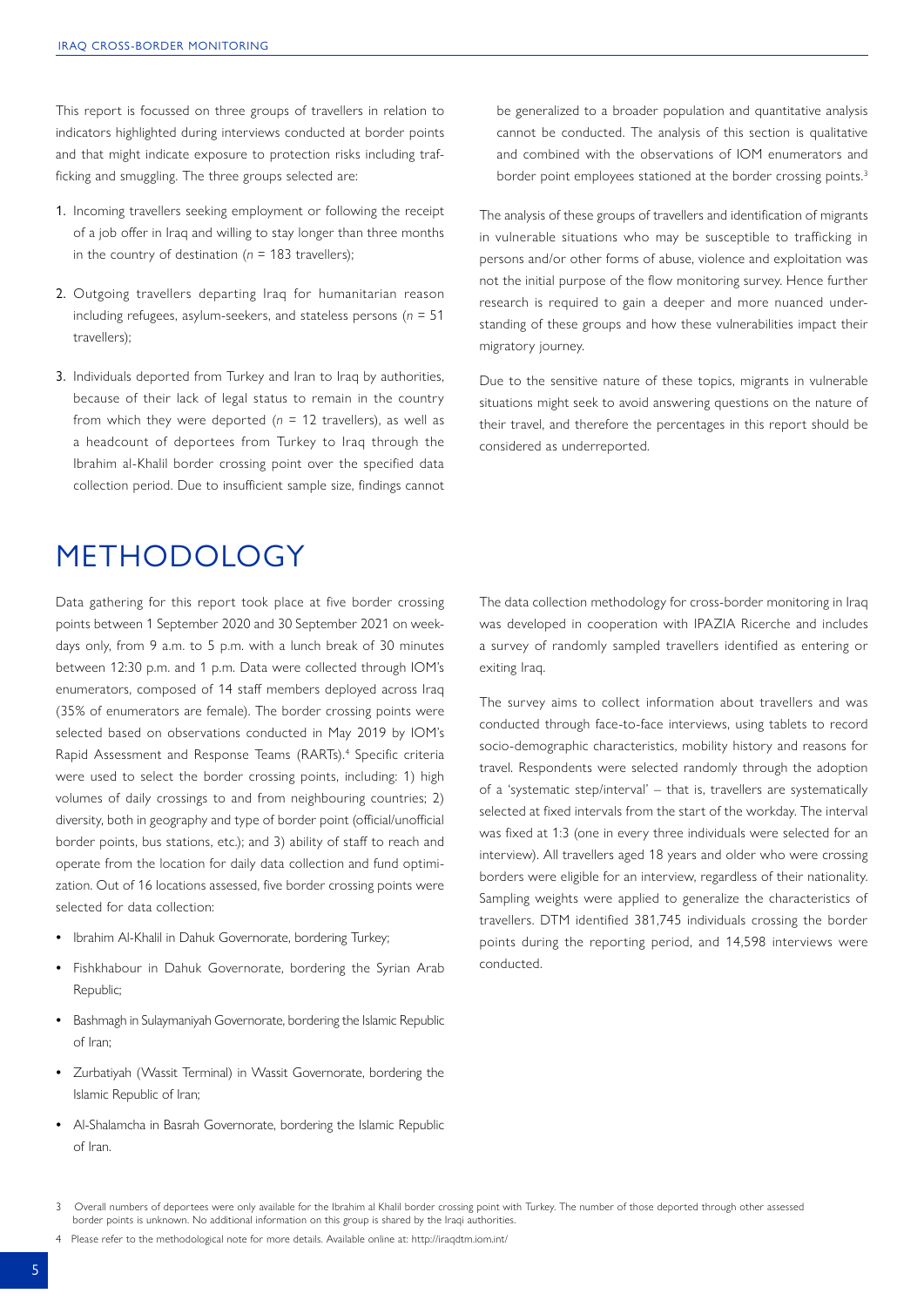# <span id="page-5-0"></span>1. LABOUR MIGRATION:

### INCOMING TRAVELLERS SEEKING EMPLOYMENT OR FOLLOWING RECEIPT OF A JOB OFFER IN IRAQ AND WILLING TO STAY LONGER THAN THREE MONTHS

This group of travellers was selected for further analysis based on the observations of IOM enumerators and border-point employees stationed at the border crossing points. This information shows that migrants entering Iraq for work assignments might encounter a

#### SOCIO-DEMOGRAPHIC CHARACTERISTICS



Figure 2: Main nationalities<sup>5</sup>

situation of labour exploitation while in country. This section of the report is aimed at examining the profile of incoming migrant workers and identifying possible vulnerable groups among them. This group forms a sample of 183 travellers who are profiled below.

Bashmagh border crossing point with Iran (72%), followed by Ibrahim al-Khalil border crossing point with Turkey (27%). A small number also entered from Syria through Fishkhabour border crossing point (1%).

Most of the incoming travellers who entered Iraq following a job offer were males (73% versus 27% female). All were adults, with 35 per cent between the ages of 18–34 years and 65 per cent aged between 35–60 years. Half of the respondents were married (50%) while 41 per cent were single and 9 per cent divorced. The main countries of habitual residence were Iran (72%), followed by Turkey (18%).



Half of the travellers had completed secondary or vocational-level education (50%), while 22 per cent had attained a bachelor's degree or higher. However, 20 per cent had completed only primary-level education, and 1 per cent had no education at all. Low or no level of educational attainment may make incoming travellers seeking employment more vulnerable to labour-based exploitation due to a lack of awareness or access to information on legal channels of migration as well as rights and available services in the country of destination.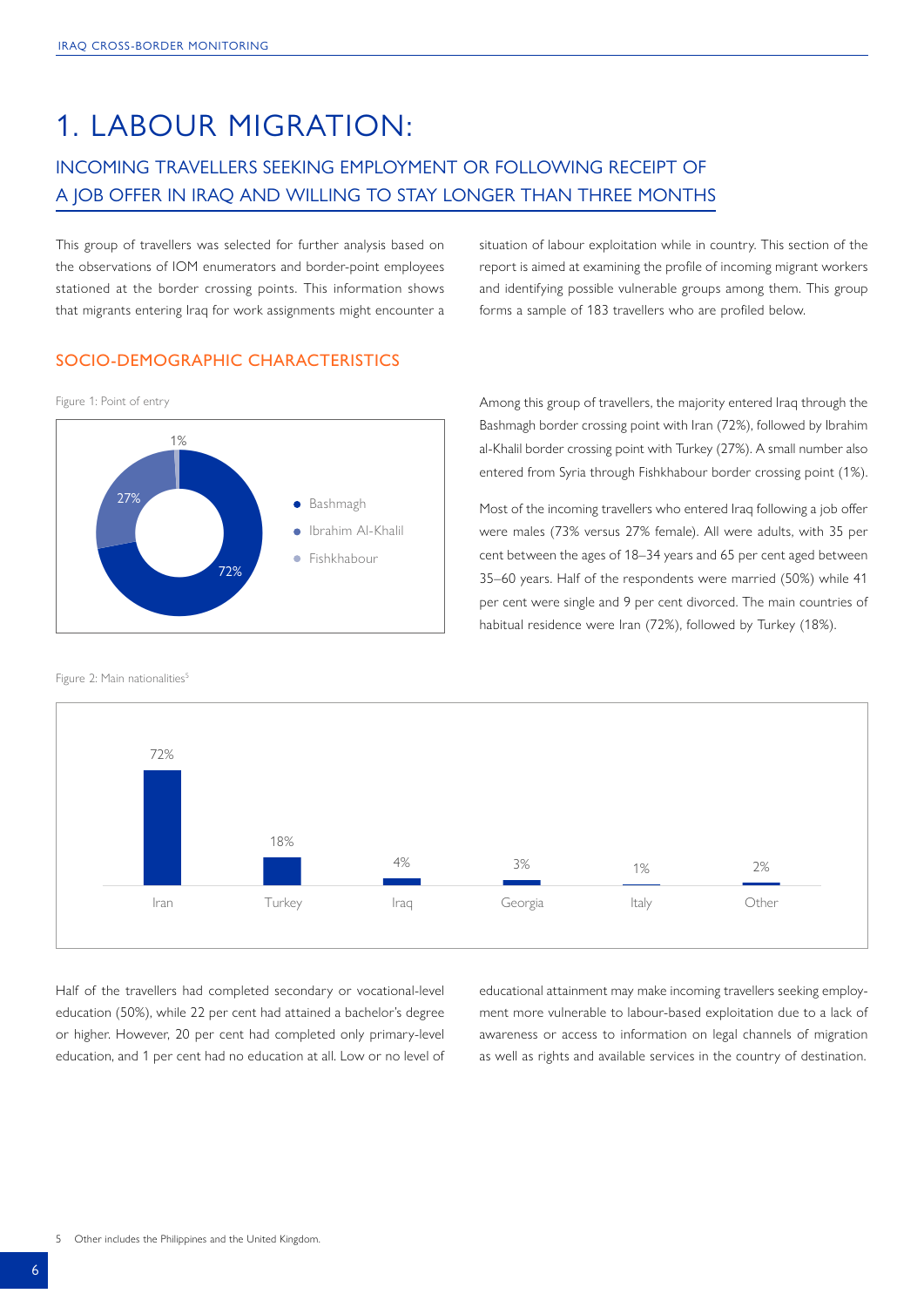Figure 3: Level of educational attainment<sup>6</sup>



The largest share reported their employment status either as self-employed (42%) or employed in the private sector (41%). In addition, 13 per cent were workers with daily wages and 4 per cent reported that they did not have a job and were actively looking for one after they arrived in Iraq. Those who are working for daily wages and those

are not working but are actively looking for a job should be considered as the most vulnerable travellers among this group, particularly in relation to future violence, abuse and exploitation linked to negative coping mechanisms.

Figure 4: Employment status

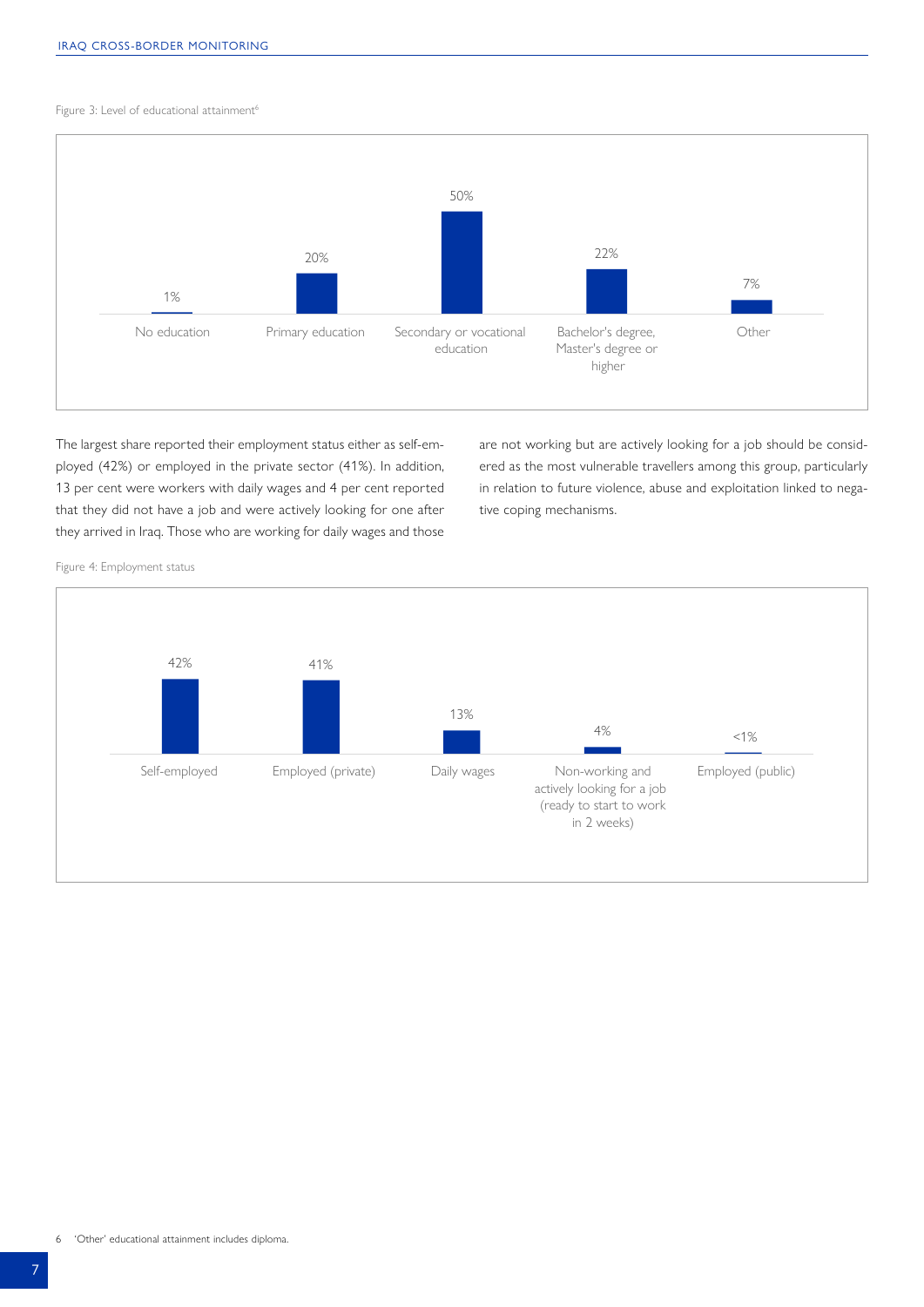### NATURE OF THE TRAVEL

The largest share reported to be travelling alone (47%), whilst some travellers were with friends or neighbours (34%) or family/household members (17%), and a small proportion were travelling with a group of unknown people (2%). Those travelling with other unknown people

should be considered the most vulnerable due to the possibility that they are migrating alongside others for irregular labour inside Iraq. The main reported push factors for leaving the country of origin were employment and war/conflict/persecution.<sup>7</sup>





Whilst the majority reportedly did not have help to arrange their migration, 17 per cent reported that they did receive support. For most of these, this help came from the company they work for (91%), from family (17%) and from a local leader or mukhtar (2%).<sup>8</sup> The vast majority used savings to pay for some or all their travel (95%). However, 3 per cent used money they had made during the journey and 2 per cent borrowed money to pay for the travel.<sup>9</sup> Those who financed their journey with borrowed money are likely incentivized

by the belief that they will be able to make more money once inside Iraq than they were able to in their previous country of residence, and may accept some level of risk to repay the debt that they have taken on to fund the travel. Additionally, those in who have to engage in income-generating activities along the way are more likely to engage in negative coping mechanisms leading to situations of violence and exploitation.

Figure 6: Means of paying for the travel<sup>10</sup>



When asked about awareness of any risks associated with the travel, all travellers reported that there were no risks or that they were not aware of any. Additionally, all reported that they did not experience any problems en route.<sup>11</sup> However, as this group of incoming travellers were only part way into their journey when they answered the survey, and as they were seeking work inside Iraq, labour-based exploitation would likely take place at a later stage after they have reached their intended destination.

8 When asked from who they had received help, travellers could select multiple response options; therefore answers might total more than 100 per cent.

- 10 Question allowed multiple response options and therefore answers might total more than 100 per cent.
- 11 The survey also asked if the traveller witnessed other migrants facing problems during their journey. While no travellers answered that they did witness issues, 2 per cent (4 cases) reported that they did not wish to answer.

The question 'What made you leave your country of origin?' was only asked to respondents whose nationality was different than the country of habitual residence in the respondent profile of the questionnaire. Due to the small number of respondents that were asked this question, this finding is qualitative.

<sup>9</sup> Those who borrowed money for the travel reported borrowing from family/friends in the destination country.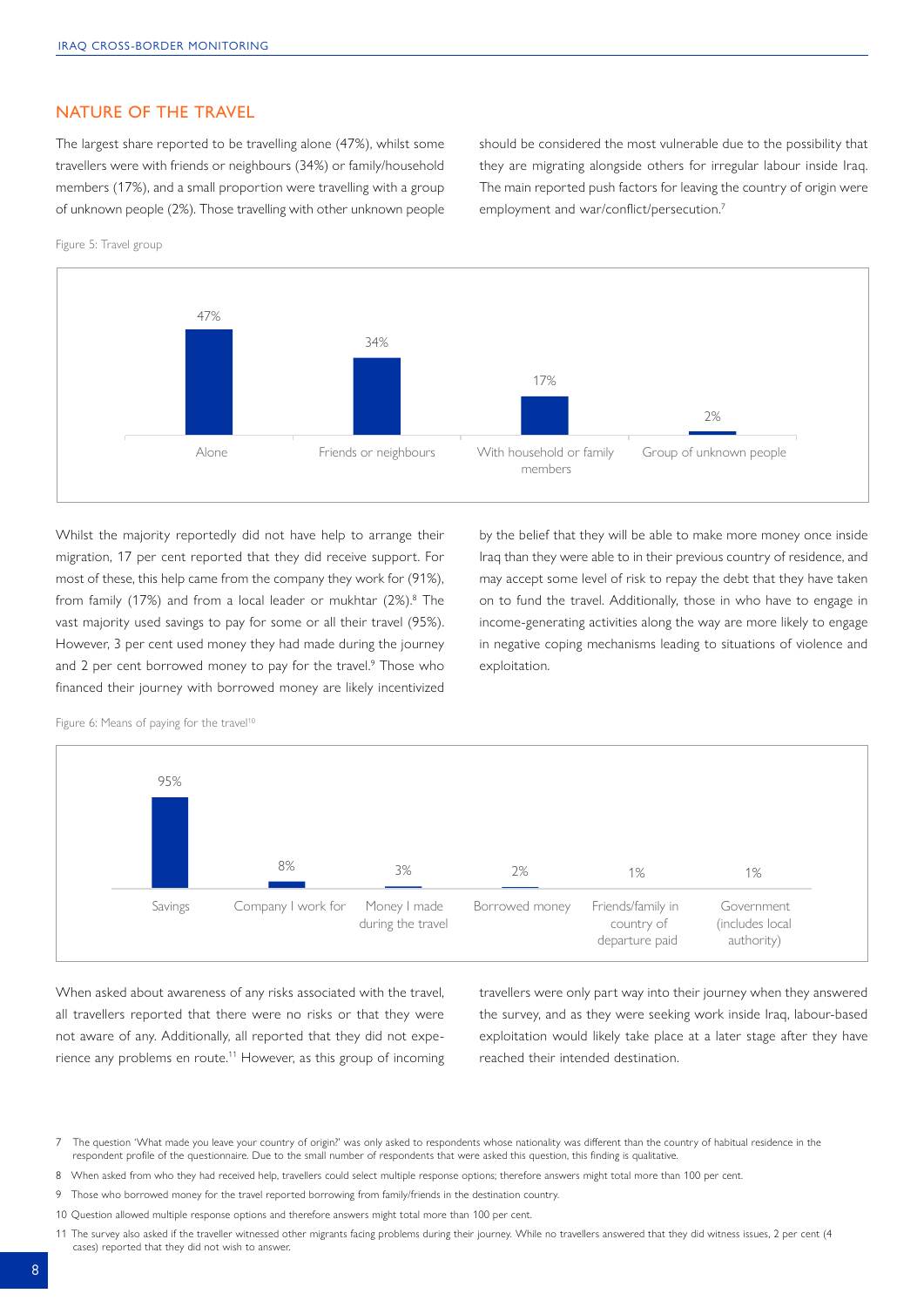# <span id="page-8-0"></span>2. SEEKING SAFETY AND PROTECTION:

OUTGOING TRAVELLERS DEPARTING IRAQ FOR HUMANITARIAN REASONS INCLUDING REFUGEES, ASYLUM SEEKERS AND STATELESS PERSONS

#### **Translated comments made by travellers during flow monitoring survey:**

*"We want support to go to Sweden because life is difficult and not safe." – Male, 68, originally from Baghdad*

*"I want to go to Europe with my wife whatever it costs." – Male, 25, originally from Dahuk*

*"We ask international organizations to deal with us as immigrants and take us to Europe or any country." – Male, 30, originally from Anbar*

#### **Translated comments made by enumerator after flow monitoring survey:**

*"The traveler departed legally by bus [and plans to travel onwards to Europe] but no details were given about how and when he is going to get to Europe."* 

*"Most of the young Iraqis from the age of 19 - 20 are planning to emigrate, but they do not say the truth. It's obvious from their look and attire that they intend to emigrate."*

*"The traveler said if the road is safe, he will immigrate illegally to Europe through a smuggler."*

This group of travellers was selected for further analysis based on the observations of IOM enumerators and border-point employees stationed at the border crossing points. This information shows that migrants departing Iraq for humanitarian reasons, while leaving the country through legal migration channels, may be vulnerable to trafficking in persons or other high-risk irregular migration through neighbouring countries and potentially on to Europe or other destinations at a later stage in their journey. This section of the report is aimed at examining the profile of outgoing migrants departing for humanitarian reasons and identifying possible vulnerable groups among them. This group forms a sample of 51 travellers who are profiled below.

#### SOCIO-DEMOGRAPHIC CHARACTERISTICS

Figure 7: Point of exit



All outgoing travellers (100%) that reported departing Iraq for humanitarian reasons departed through the Ibrahim al-Khalil border point with Turkey.

Among this group of travellers, 92 per cent were male and 8 per cent female. The majority were young adults aged between 18-34 (66%), with 28 per cent aged between 35-60 and 6 per cent aged over 60. All (100%) were Iraqi nationals, with 86 per cent citing Iraq as their country of habitual residence and 14 per cent citing Turkey.12 Half of the travellers were single (50%), whilst 43 per cent were married, 6 per cent divorced and 1 per cent widowed.

Sixty per cent of travellers had completed secondary or vocational-level education, with 20 per cent having completed some form of higher education: a bachelor's degree or higher, 18 per cent had only completed primary-level education and 2 per cent with religious education. The level of educational attainment was similar among this group than among the incoming travellers. Again, travellers with primary or no education might be considered the most vulnerable to trafficking in persons or other high-risk migration channels among this group, as they are less likely to be able to navigate the complex legal environment surrounding formal migration, and to have reduced access to job opportunities or other pathways that may enable legal migration across borders.

12 Among those who reported Iraq as their country of habitual residence, 34 per cent were from Baghdad, 33% from Dahuk, 10 per cent from Sulaimaniyah, 7 per cent from Erbil, 4 per cent from Kirkuk, 3 per cent each from Diyala and Anbar, 2 per cent from each from Muthanna and Babylon, and 1 per cent each from Wassit and Basrah.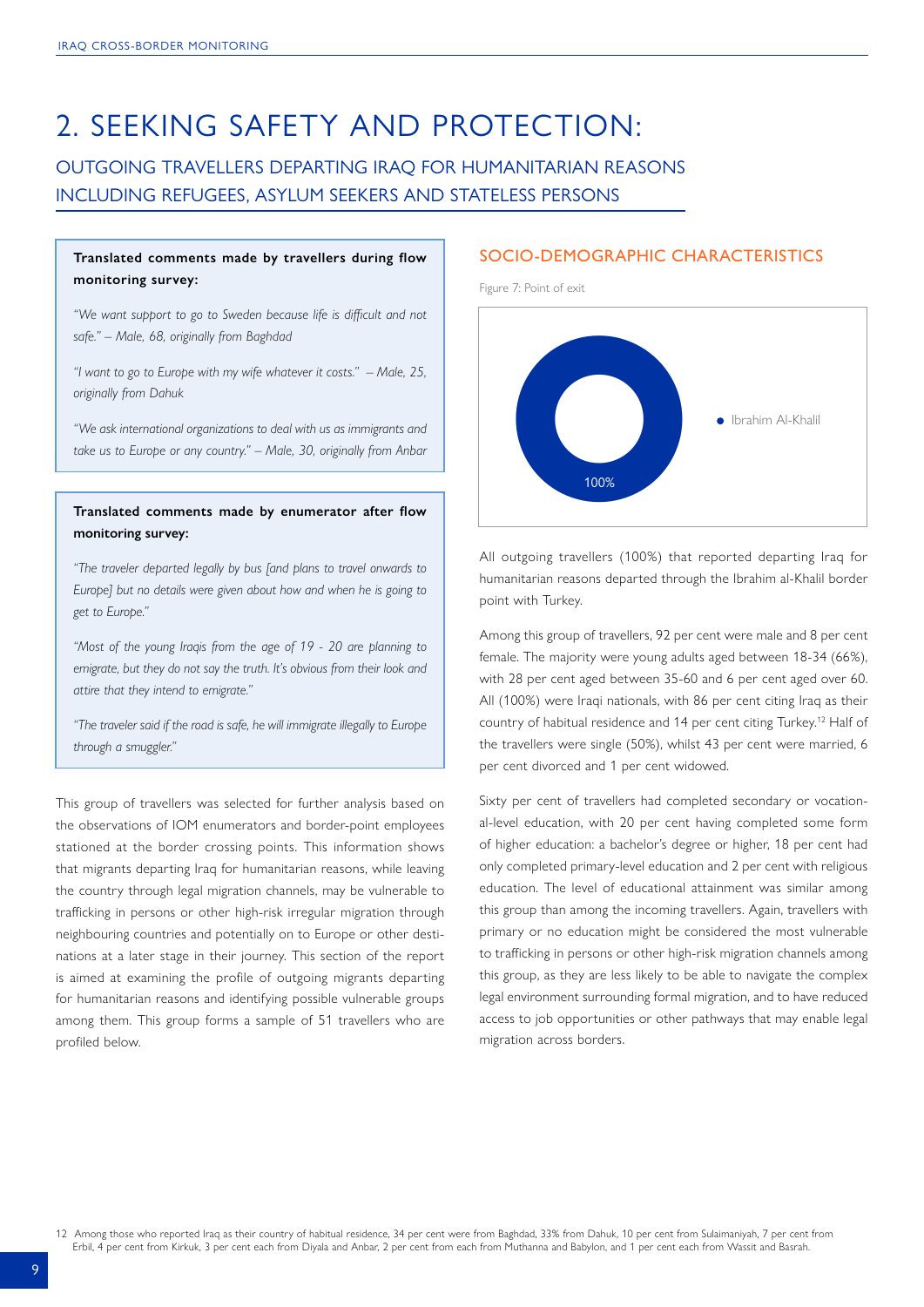Figure 8: Level of educational attainment



Among this group, the largest share was not working and seeking employment (42%) which is likely to be a significant push factor in the decision to leave Iraq. In addition, there are substantial numbers of self-employed individuals, workers with daily wages, and students.

Figure 9: Employment status



#### NATURE OF THE TRAVEL

Among the departing travellers who reported Iraq as their country of habitual residence (45 individuals), 49 per cent reported that they do not know when they will return, 18 per cent reported that they will never return, with the remaining 9 per cent reported a planned return in less than three years.<sup>13</sup>

Around half were travelling with family members (48%), 32 per cent were travelling alone and 19 per cent with friends. Only 1

per cent reported travelling with a group of unknown persons. The main reported destination country was Turkey, though it is possible that travellers pass through Turkey en route to another destination. Thirty-one per cent reported European Union (EU) countries as their intended destination, and 1 per cent reported an intention to travel to Belarus, from where they may attempt to cross the border into Poland. The main reported reasons for travel were war/conflict/ persecution, employment, and family reunification.



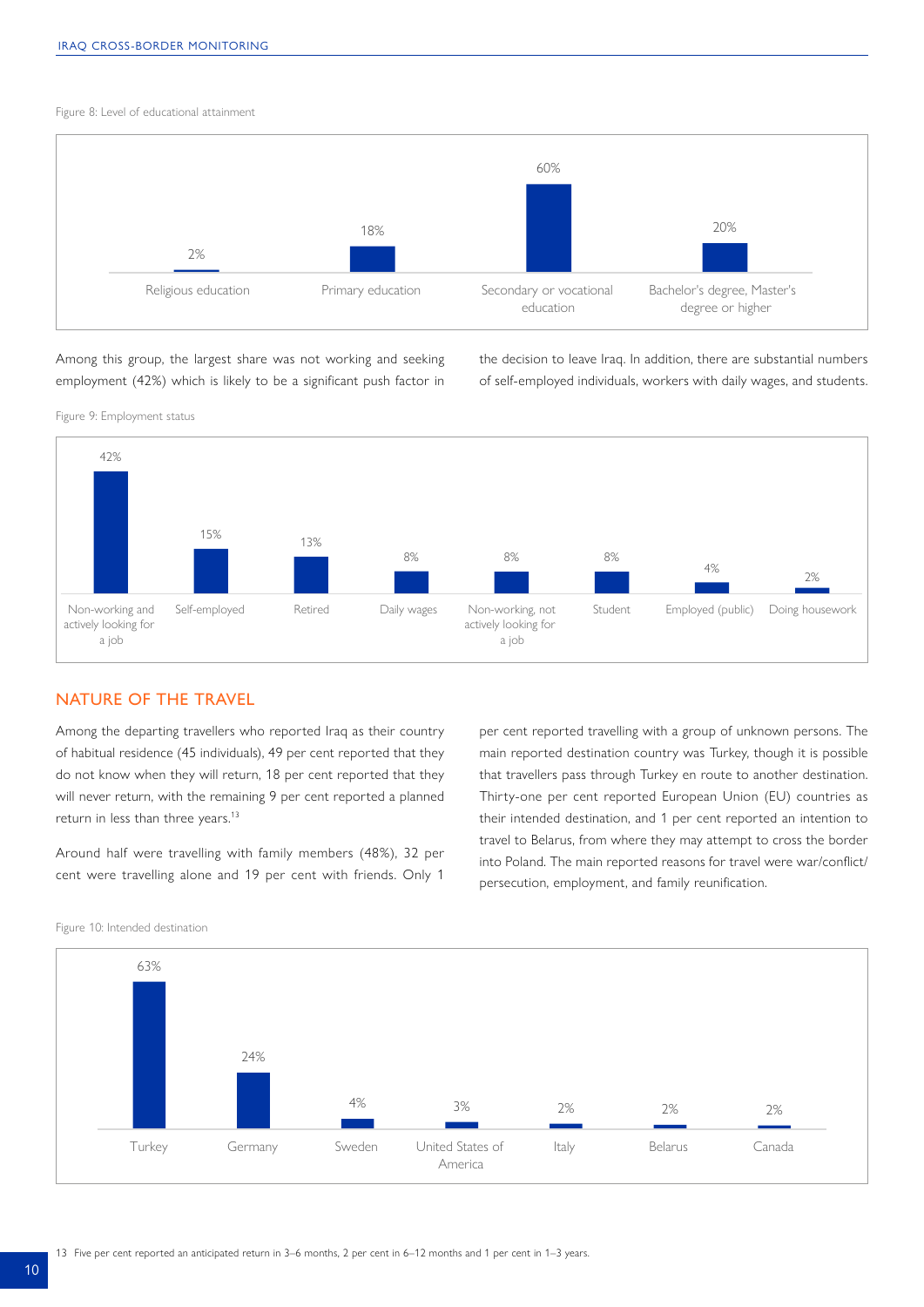<span id="page-10-0"></span>Figure 11: Help arranging the migration



Most travellers (59%) had help arranging for migration, though 41 per cent reported that they did not receive any help. Among those who

Figure 12: Means of paying for the travel<sup>16</sup>

did receive help (33 individuals), 81 per cent reported friends/family as the source of this support and 41 per cent reported smuggler/broker.<sup>14</sup>

A higher proportion than in the first group also reported that they were aware they would face some risks during travel, with 24 per cent reporting awareness. However, all travellers (100%) reported that they had not faced any risk at this early stage of the journey, nor had they witnessed other migrants having problems during the travel.<sup>15</sup> The main anticipated risks reported were hunger/thirst, followed by lack of shelter and robbery.

The majority were using their savings to finance the journey (70%), while others were using negative coping strategies such as selling assets, such as car, furniture, or even house (31%) or borrowing (20%).



# 3. DEPORTATIONS:

INDIVIDUALS DEPORTED FROM TURKEY AND IRAN TO IRAQ BY AUTHORITIES, BECAUSE OF THEIR LACK OF LEGAL STATUS TO REMAIN IN THE COUNTRY FROM WHICH THEY WERE DEPORTED

Translated comments made by deportees during flow monitoring survey:

*"I was deported from Turkey and I want to travel to Europe, and I will try again." – Male, 29, originally from Ninewa*

*"We do not want to stay in Iraq. We want to live in Europe." – Male, 26, originally from Sulaiymaniyah*

### **Translated comments made by enumerator after flow monitoring survey:**

*"The traveller intended to travel one way or another to Europe and he was accompanied by all his family members and everyone was crying because he was at the return point" – IOM enumerator*

This group of travellers was selected for further analysis based on the observations of IOM enumerators and border-point employees stationed at the border crossing points. This information shows that deportations are taking place regularly, although most travellers are being deported back to Iraq across the border in the early morning between 5 a.m. and 8 a.m. before the monitoring time, which covers the period 9 a.m. to 5 p.m. on weekdays, and therefore are not captured through this data collection exercise. Of the travellers who answered the flow monitoring survey, only 12 travellers reported having been deported. Due to insufficient sample size, quantitative analysis cannot be conducted, and the following analysis is only qualitative.

16 Question allowed multiple response options; therefore, answers might total more than 100 per cent.

<sup>14</sup> When asked from who they had received help, travellers could select multiple response options; therefore, answers might total more than 100 per cent.

<sup>15</sup> The majority of the travellers are in the early stages of a longer journey, and may be more likely to face issues later in the journey.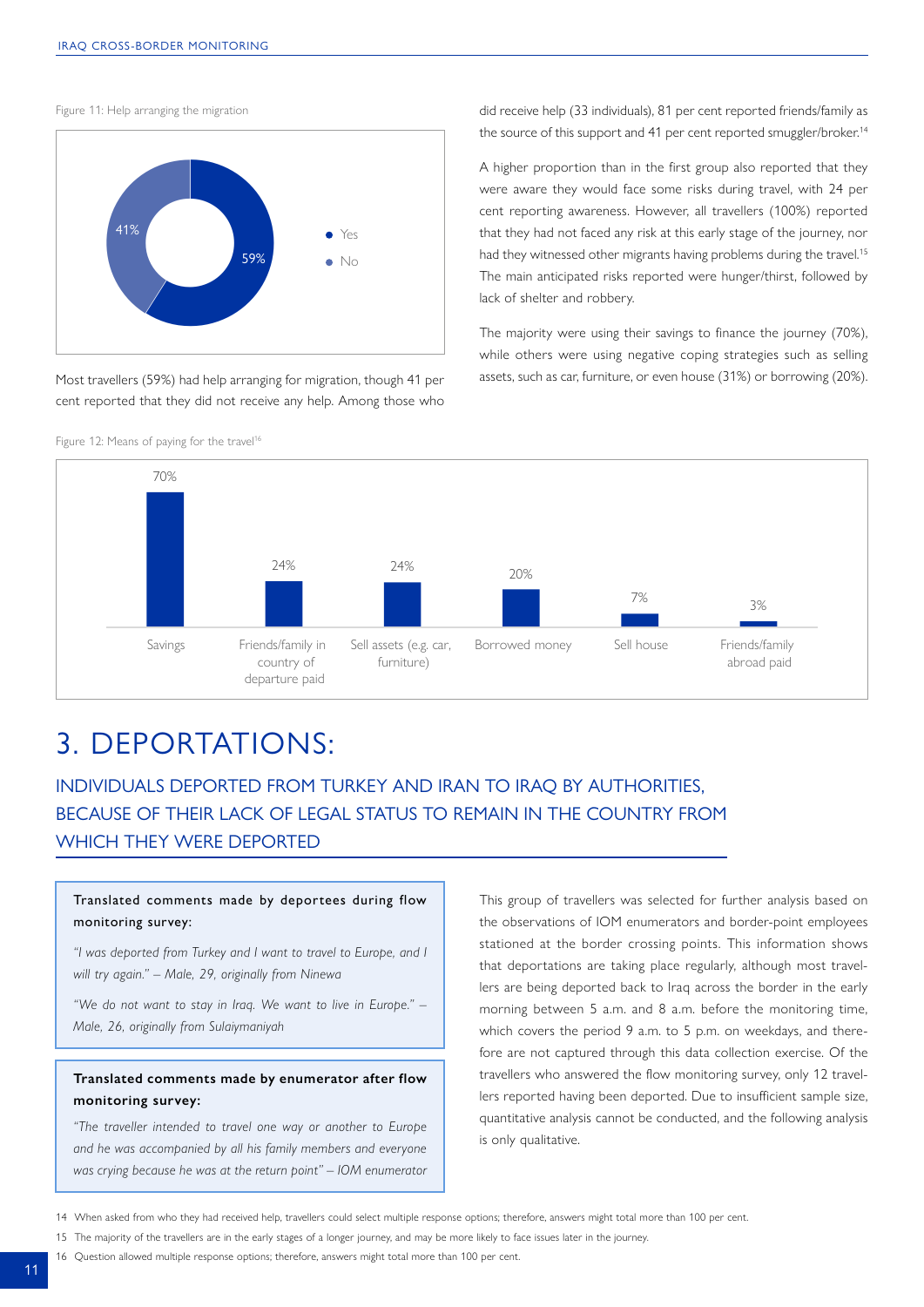### SOCIO-DEMOGRAPHIC CHARACTERISTICS

Nearly all deportees came through the Ibrahim al-Khalil border crossing point with Turkey, and a small proportion came through Bashmagh border crossing point with Iran. Among the deportees, the majority were male and a minority were female. The most common age group was the 18–34 years bracket, with a smaller proportion in the 35–60 years group. Most were Iraqi nationals, the majority of whom were understood to be from the Kurdistan Region of Iraq. The majority had been away from Iraq for a period of 3–6 months, whilst a small proportion had been away from Iraq for longer (1–3 years).

The education level among this group was lower than among the first two groups. The most common level of educational attainment was secondary level, followed by primary level. Very few among the group had completed higher level education of a bachelor's degree or higher.

Most deportees reported that they were travelling with a group of unknown people, followed by family/household members and then

friends/neighbours. The primary motivating factors to leave their country of origin were war/conflict/persecution, employment, and family reunification.

Most reported that they have no legal status to remain in the country of habitual residence, whilst a minority reported that they did have a residence permit. The largest share also reported that they do not wish to return to their country of origin.

Most of the deportees had not had help organizing their migration, although some reported that they had received help from family/ friends. The travel was largely paid for through savings. Regarding risks associated with the travel, few deportees reported that they knew of risks before they embarked upon the journey. Among those who were aware of the risks, the main reported risks were deportation, detention and hunger/thirst.

#### DEPORTEES MOVING THROUGH IBRAHIM AL-KHALIL

Border staff were able to obtain a headcount of deportees moving from Turkey to Iraq through the Ibrahim al-Khalil border crossing point, and some additional qualitative information was also gathered on this group of travellers. However, this information is not available for the other assessed border crossing points. Figure 13

below shows the estimated number of persons deported from Turkey via the Ibrahim al-Khalil border crossing point per month over the period covered in this report: 1 September 2020–30 September 2021.

Figure 13: Number of deportees passing through Ibrahim al-Khalil border crossing point into Iraq per month



The main reported reasons for deportation were illegal border crossing or lack of legal status to remain in Turkey. Deportees were generally transported to the border via bus, and crossed in the early morning between 5 a.m. and 8 a.m. Based on qualitative information provided, deportees are banned from re-entering Turkey for a period of 3–5 years following their deportation, though it is believed that many will reattempt the journey despite this measure. The majority were believed to be intending to reach Europe, with Germany a key destination within Europe due to the government's more flexible approach to migrants. The main driving factors for migration were believed to be unemployment, security, and family reunification. Most commonly, migrants are stopped at the Turkey-Greece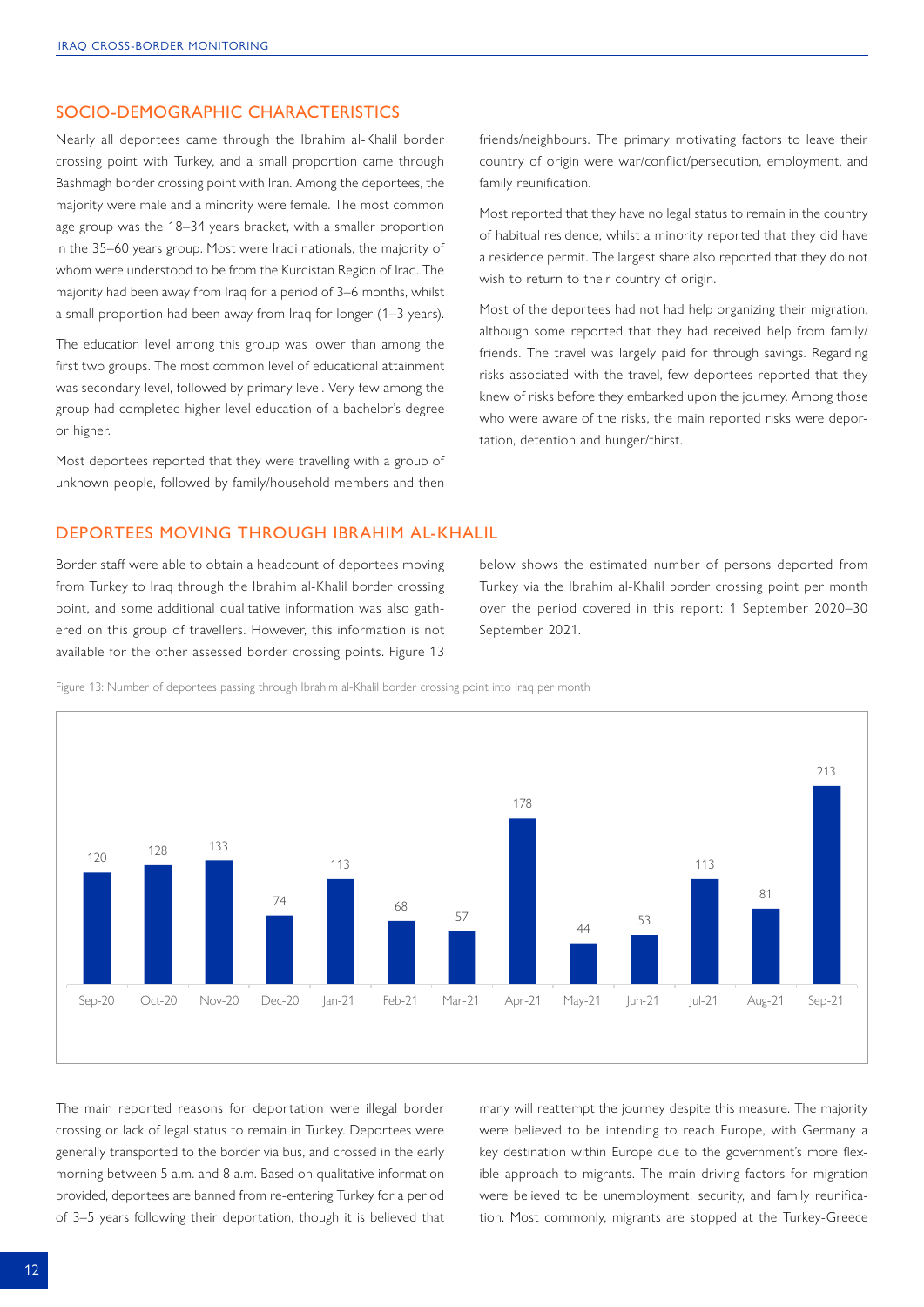<span id="page-12-0"></span>and Turkey-Bulgaria border crossing points, as well as inside Turkey, and then transported back to Iraq. Smugglers are often involved in planning the journey, and the estimated cost of the journey is USD 12,000 per person, though this figure can vary considerably. Whilst many start the journey with their official documents, these documents are often lost or confiscated, leaving migrants undocumented and

making proving their legal identity difficult when they are deported. Upon return, many face financial challenges as they have commonly sold their assets to pay for the cost of the journey as well as stigma and possible mental health and psychosocial needs linked to the migration experience.

# **CONCLUSION**

The first group of travellers examined in this report – incoming travellers seeking employment in Iraq and willing to stay longer than three months – constitutes the largest share of travellers who may be susceptible to trafficking in persons and/or other forms of abuse, violence and exploitation along their migratory journey. The majority among this group were adult males entering from Iran via the Bashmagh border crossing point, but on examination some more vulnerable groups emerge. Whilst education levels among this group were similar to the other groups examined, there was a significant proportion (21%) who had completed only primary education or below. Further, 17 per cent reported engaging in daily wage labour or were looking for a job when in Iraq, indicating that they do not have secure employment. A small proportion (2%) reported travelling with a group of unknown people which could be a proxy indicator for travelling with other trafficked individuals, and a very large proportion reported paying for the travel with their own savings (95%), or through negative coping strategies such as making money during the travel (3%) and borrowing (2%). These groups should be considered particularly vulnerable when it comes to navigating labour markets and possible labour-based exploitation due to a lack of awareness or access to information on legal channels of migration as well as rights and available services in the country of destination.

Among the second group of travellers leaving Iraq due to humanitarian reasons, all were leaving Iraq through the Ibrahim al-Khalil border crossing point with Turkey, and again the majority were young adult males. Education levels were similar to the first group, though a slightly higher proportion had completed secondary education (60% versus 50% in the first group). A much higher proportion were not working and seeking employment (42% versus 4% in the first group) highlighting that a lack of opportunities inside Iraq was a significant

push factor for migration. The majority (70%) used savings to pay for their migration, but the use of other negative coping strategies was more prominent than in the first group as 31 per cent reported they sold assets and 20 per cent borrowed money. A significant proportion reported an intention to reach countries in Europe (30%) whilst 2 per cent reported an intention to reach Belarus which has become a common migration route for people from the Middle East region seeking to reach Europe. Additionally, 63 per cent reported Turkey as their intended destination, and it is likely that some among this group will travel onwards from Turkey towards Europe. This group are particularly susceptible to trafficking in persons and/or other forms of abuse, violence and exploitation along their migratory journey, particularly once outside of Iraq, evidenced by the finding that among those that had help arranging for migration 41 per cent had used a smuggler or broker. Additionally, it is likely that they may seek international protection upon arrival to their intended destination.

Among the third group of migrants examined – individuals deported from Iran and Turkey because of their lack of legal status to remain in the country from which they were deported – findings suggest that the majority were also young men with a lower education level that the previous two groups. This may be negatively impacting their ability to navigate the legal frameworks around formal migration channels. Most were deported from Turkey where many intended to migrate onwards towards Europe, and despite being banned from re-entering the country it can be anticipated that many among this group will reattempt migration when their financial circumstances allow. Upon their return to Iraq, this group may be more vulnerable to exploitation as a result of having sold their assets to make the initial journey, as well as willing to take risks in order to gather the resources needed to reattempt migration.